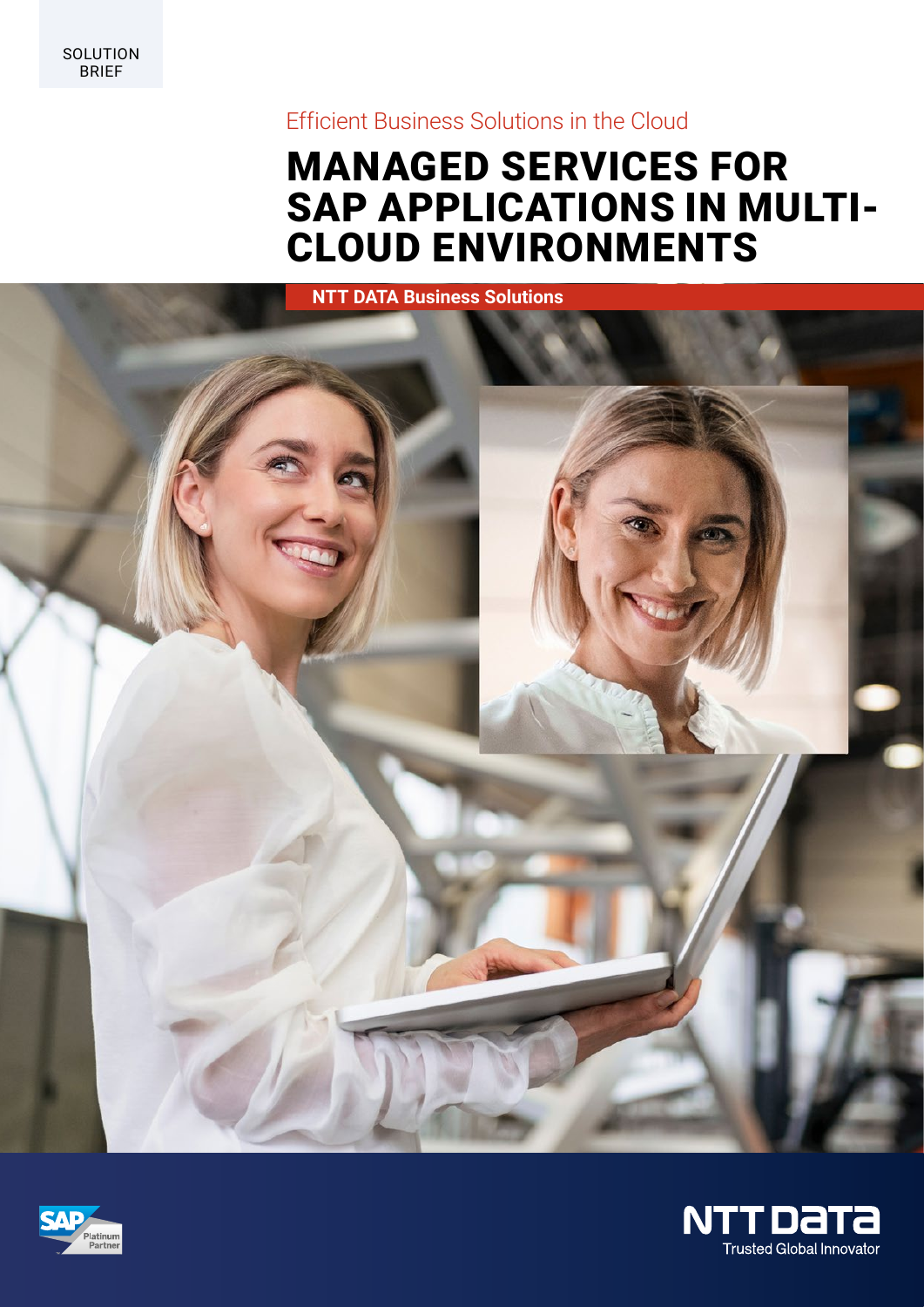#### **Managed Services for New Business Models**

Managed services are gaining popularity for businesses looking to reduce complexity and free up internal resources. In today's market, there is a lot of pressure on IT departments to innovate and become an integral part of business-driving operations. To do so, CIOs must concentrate on eliminating laborious tasks and giving their teams more freedom to innovate.

#### **Public Cloud Services with NTT DATA Business Solutions**

Our global portfolio helps businesses operate with added flexibility. From advisory to operation, license management to Managed Cloud and Application Management Services, our services can aid all areas of your organization. With added public and hybrid cloud services, we complement our SAP basis, database, and system administration services for SAP applications. Our integrated service and virtual data center management enables easier support of business processes and provides a clearer overview of data exchange. With our public cloud services, you can quickly adapt innovations to growing and new business requirements.

#### **Supporting Your SAP Applications**

We accompany you on the entire cloud journey. Our specialists have a wealth of experience in cloud projects for customers around the world from various industries. As multiple awarded-winning SAP, our customers trust in our competency.

We offer complete hosting of SAP application and system landscapes, including development, quality assurance, and production systems based on individually designed and certified private and public cloud infrastructure. Our experts manage your infrastructure and application environment holistically on any platform. Through implementing ERP and CRM or cloud solutions from the SAP S/4HANA suite we help you ensure uninterrupted IT operation. Our services include provisioning for all application layers, SAP application servers, and additional system components such as gateways, Adobe Document Services, and SAP Fiori ® front-end apps.

#### **Achieve Increased Efficiency**

NTT DATA Business Solutions leverages cloud platforms like Amazon Web Services or Microsoft Azure to support businesses with more flexibility. Test and development systems that are not used all the time are particularly suitable for operation on shared cloud infrastructure which can lead to savings in the double-digit range. And even production and disaster recovery environments benefit from the rapid provisioning of infrastructure in minutes instead of days. Additionally, optimized storage resources fulfill backup and archiving requirements.

# How to Strategically Facilitate Your Digital Transformation

# WE MANAGE YOUR CLOUD

#### **Infrastructure as a Service**

Cloud computing is a strategic part of business development in the digital age. We can help in laying the foundation for the future by harmonizing private and public cloud structures with your existing applications. What's more, with a single partner to monitor and maintain your system landscapes, you are future-proofing your cloud infrastructure.

#### **Safe and Secure Cloud Operations**

It is important to assess your specific data protection requirements and the security measures offered by your cloud provider. We advise you on advanced backup, failover, and recovery and provide you with information on data protection policies and certifications.

#### **Why Choose NTT DATA Business Solutions as Your Cloud Partner?**

**-** Experienced: 30+ years of experience and extensive knowledge of SAP applications

- and 250+ system implementations on public cloud
- **-** Affordable: pay-per-use price model available for all infrastructure services
- **-** Flexible: scalable packages for you to choose options according to your specific needs
- **-** Expandable: additional data center and hosting options available
- **-** Reliable: service level agreements for high availability with disaster recovery options

When digitizing their business, SAP customers seek ways to access critical data easily and reliably. Our focus lies in optimizing business applications from the cloud to the customer.

Norbert Rotter, CEO, NTT DATA Business Solutions AG